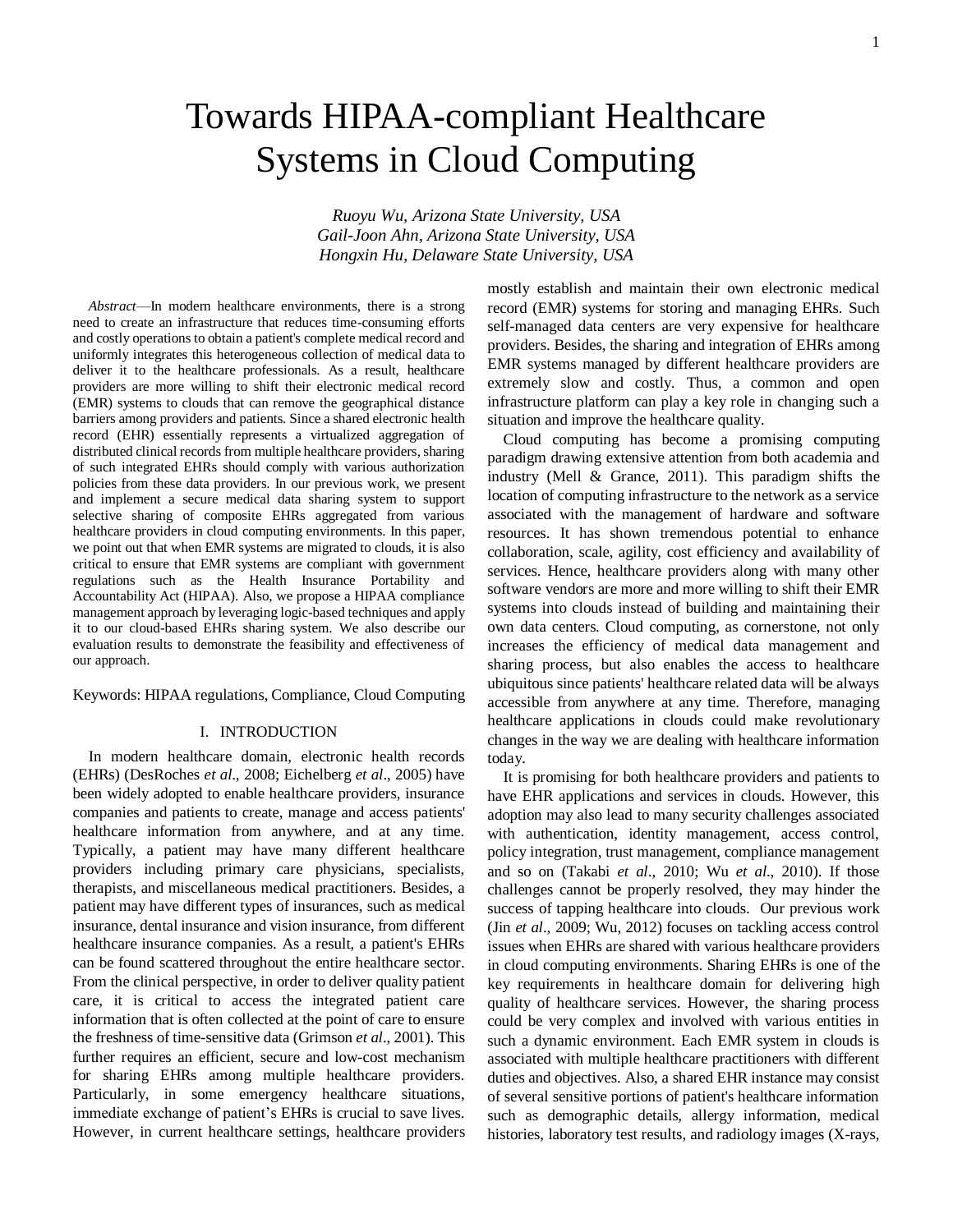CTs). Access control solutions must be in place to guarantee that access to sensitive information is limited only to those entities that have a legitimate need-to-know privilege allowed by patients. For example, a patient may not be willing to share his medical information regarding a HIV/AIDS diagnosis with a dentist unless a specific treatment is required.

Besides above access control issue, compliance management is also a very important problem when adopting cloud computing into healthcare domain. We have witnessed many healthcare providers have been suffering from sensitive information leakage and policy violations due to the lack of systematic compliance management mechanisms. For instance, recent data breach at ChoicePoint costs more than 27 million dollars (Otto *et al*., 2007). To protect patients' privacies, Health Insurance Portability and Accountability Act (HIPAA) has been approved and enforced for healthcare domain by US government. Therefore, it is critical to ensure EMR systems to be compliant with HIPAA regulations when migrating them to clouds.

The consequence of noncompliance is priceless including patients' privacy disclosures, government fines, the cost of court representation, lost reputation, brand damage, government audits, and workforce training cost. All system states of an EMR system are defined by system policies. Checking whether an EMR system is compliant with HIPAA regulations is enforced by checking whether its system policies are compliant with HIPAA regulations. However, there are several challenges on this compliance management process: First, it is a manual and labor-intensive process; Second, it creates additional overheads to health information transactions; Third, HIPAA regulations are complex and in part vague, requiring interpretation and domain knowledge; and last but not least, the complexity in achieving compliance objectives can rapidly increase as the updates of HIPAA regulations and the upscale of EMR systems are occurred. Besides, the compliance management process will be more complex and critical when it comes to cloud computing environments. Since a cloud is an open platform, there will be more healthcare related information interactions among various healthcare providers. It is more likely that sensitive healthcare information disclosure happens if those EMR systems in clouds do not comply with HIPAA regulations. In addition, more distributed healthcare information will be aggregated and managed by large healthcare providers for providing comprehensive and quality healthcare services in clouds. If those large healthcare providers' EMR systems are not HIPAA-compliant, huge amount of healthcare information could be disclosed. Therefore, it is critical to have a novel systematic and automated approach in place to ensure EMRs to be compliant with HIPAA regulations in clouds.

In this work, we propose a compliance management approach which ensures EMR systems to be compliant with HIPAA regulations in cloud computing environments. More specifically, we first extract policy patterns from both HIPAA regulations and policies in EMR systems, and then a generic policy specification scheme is formulated to accommodate those identified patterns. In addition, we propose a two-step transformation approach, in which the first step is to transform both HIPAA regulations and system policies specified in a natural language into a formal representation and the second step is to further transform the formal policy representation into a logic-based representation. In addition, we discuss our compliance analysis method, which ensures policies in EMR systems are in compliance with HIPAA regulations by leveraging logic-based reasoning techniques. We apply this approach to our cloud-based EHRs sharing system. In addition, our evaluation results demonstrate the feasibility and effectiveness of our approach.

The rest of this paper is organized as follows: we discuss background technologies including HIPAA regulations, EMR systems and Answer Set Programming in Section II. In Section III, we present an overview of our secure EHRs sharing framework with HIPAA compliance management enhancement. Section IV discusses our HIPAA compliance management approach in details. Section V describes the system design and implementation of prototype system followed by system evaluation in Section VI. We discuss the related work in Section VII. Finally, Section VIII concludes this paper and discusses our future direction.

## II. BACKGROUND TECHNOLOGIES

In this section, we describe background technologies including HIPAA regulations, current EMR systems, and Answer Set Programming (ASP) which is a declarative programming paradigm oriented towards combinatorial search problems and knowledge intensive applications.

## *A. HIPAA Regulations*

The U.S. HIPAA title II was enacted in 1996 for numerous reasons which include the need for increased protection of patient medical records against unauthorized use and disclosure. The HIPAA requires the U.S. Department of Health and Human Services (HHS) to develop, enact and enforce regulations governing electronically managed patient information in the healthcare industry. As a result, a special committee in HHS prepared several recommendations based upon extensive expert witness testimony from academia, industry and government, deriving the following conclusions:

The *Privacy Rule* requires implementing policies and procedures to provide federal protections for personal health information held by covered entities and gives patients an array of rights with respect to that information.

The *Security Rule* specifies a series of administrative, physical, and technical safeguards for covered entities to assure the confidentiality, integrity, and availability of electronic protected health information.

The *Enforcement Rule* states the actions that must be taken by HHS to ensure compliance and accountability under the HIPAA, including the process for reviewing complaints and assessing fines.

In this paper, we focus on the section §164 of HIPAA, which regulates the security and privacy issues in the health care industry. It covers general provisions, security standards for the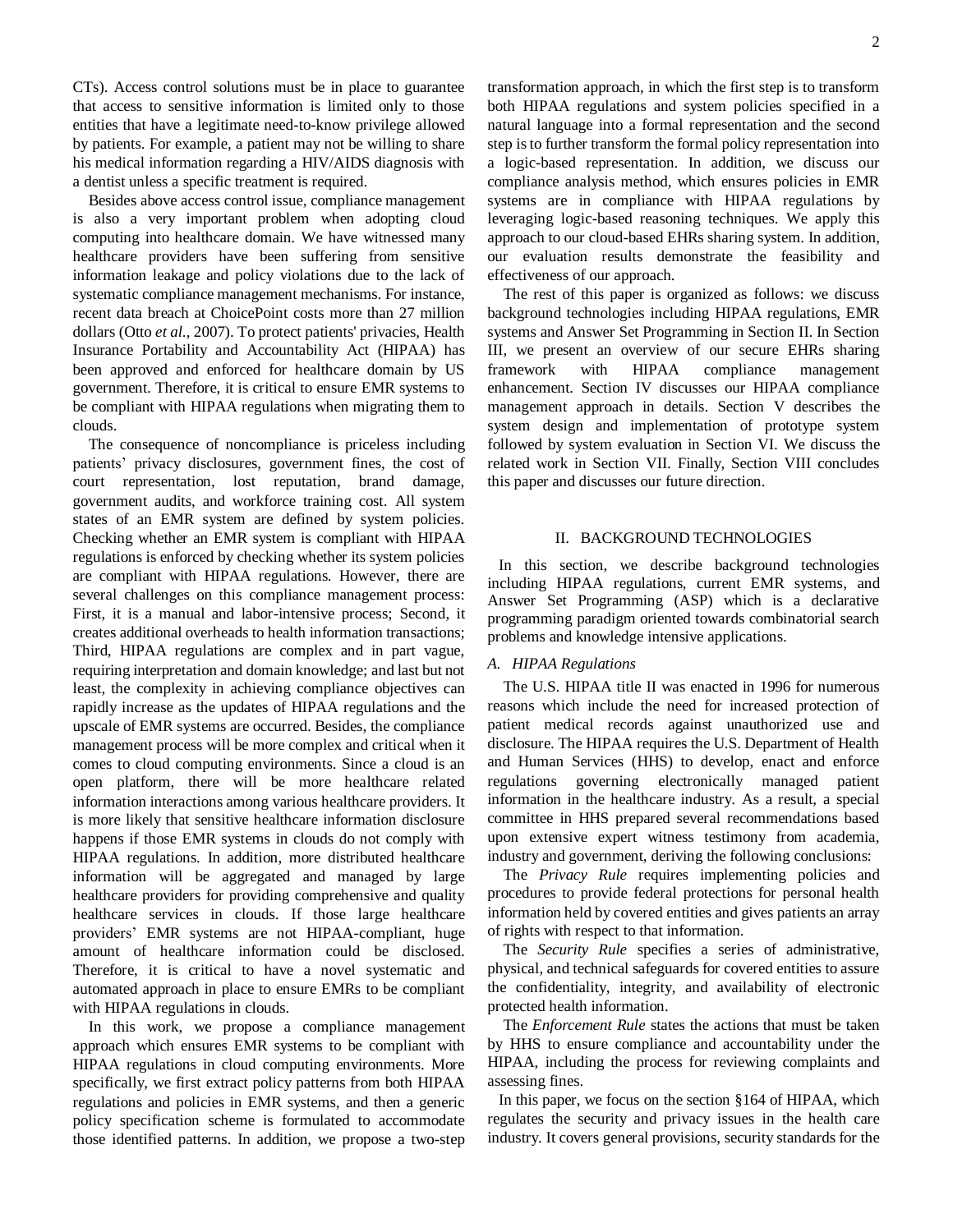protection of electronic health information, and privacy of individually identifiable health information. We are especially concerned with the subsection §164.506, which covers the use and disclosure of electronic health information in carrying out treatment, payment, or health care operations.

## *B. EMR Systems*

In today's healthcare domain, paper-based medical information records are transforming into EMRs. There are a lot of benefits brought by EMRs including improved quality of care, improved documentation and accuracy, reduced expense, reduced medical errors, better access to medical information, enhanced security, and so on. The Centers for Disease Control and Prevention (CDC) reported that the EMR adoption rate had steadily risen to 48.3 percent at the end of 2009 (Feingold, 2011). EMR systems are also becoming more and more popular in other regions of the world, such as Asia and Europe.

An EMR system is a software system that provides an electronic version of a patient's health records such as the patient's progress, problems, medications, vital signs, past health history, immunizations, laboratory data and radiology reports. A core EMR system consists of the clinical data repository (CDR), clinical decision support system (CDSS), controlled medical vocabulary (CMV), computerized provider order entry (CPOE), pharmacy management system, and the electronic medication administration record (eMAR). There are a lot of commercial EMR systems as well as many open source EMR systems such as: VistA (http://worldvista.org/), PatientOS [\(http://www.patientos.org/\)](http://www.patientos.org/), OpenMRS (http://openmrs.org/), and OpenEMR (http://www.oemr.org/). We give a brief description for those open source EMR system as follows:

- VistA is a mature health information system developed by the US Department of Veterans Affairs. It is in place across all Veterans hospitals and clinics and has been shown to decrease costs significantly.
- PatientOS is an industry-driven open-source system that gains revenue from service contracts of installing and customizing this system. It appears to be a front-end implementation of openEHR.
- OpenMRS is a community-developed, open-source system led by a collaborative effort of the Regenstrief Insitute (Indiana University) and Partners in Health (Boston Philanthropic Organisation). It was intended to provide sustainable health information technology that could be used to fight diseases most prevalent in low-resource countries, including AIDS, tuberculosis and malaria.
- OpenEMR is an ONC-ATB Ambulatory EHR 2011-2012 certified electronic health records and medical practice management application. It features fully integrated electronic health including records, practice management, scheduling, and electronic billing.

# *C. Answer Set Programming*

ASP (Marek, 1999; Lifschitz, 2008) is a recent form of declarative programming that has emerged from the interaction

between two lines of research---nonmonotonic semantics of negation in logic programming and applications of satisfiability solvers to search problems. The idea of ASP is to represent the search problem we are interested in as a logic program whose intended models, called "stable models (a.k.a. answer sets)," correspond to the solutions of the problem, and then find these models using an answer set solver---a system for computing stable models. Like other declarative computing paradigms, such as SAT (Satisfiability Checking) and CP (Constraint Programming), ASP provides a common basis for formalizing and solving various problems, but is distinct from others such that it focuses on knowledge representation and reasoning: its language is an expressive nonmonotonic language based on logic programs under the stable model semantics (Gelfond & Lifschitz, 1988; Ferraris *et al*., 2011), which allows elegant representation of several aspects of knowledge such as causality, defaults, and incomplete information, and provides compact encoding of complex problems that cannot be translated into SAT and CP (Lifschitz & Razborov, 2006). As the mathematical foundation of answer set programming, the stable model semantics was originated from understanding the meaning of *negation as failure* in Prolog, which has the rules of the form

$$
a_1 \leftarrow a_2, \cdots, a_m \text{ not } a_{m+1}, \cdots, \text{not } a_n \text{ (1)}
$$

where all  $a_1$  are atoms and *not* is a symbol for *negation* as *failure*, also known as *default negation*. Intuitively, under the stable model semantics, rule (1) means that if you have generated  $a_2, \dots, a_m$  and it is impossible to generate any of  $a_{m+1}, \dots, a_n$  then you may generate  $a_1$ . This explanation seems to contain a vicious cycle, but the semantics are carefully defined in terms of fixpoint.

While it is known that the transitive closure (e.g., reachability) cannot be expressed in first-order logic, it can be handled in the stable model semantics. Given the fixed extent of *edge* relation, the extent of *reachable* is the transitive closure of *edge*.

# $reachable(X, Y) \leftarrow edge(X, Y)$  $reachable(X, Y) \leftarrow reachable(X, Z), reachable(Z, Y)$

Several extensions were made over the last twenty years. The addition of cardinality constraints turns out to be useful in knowledge representation. A cardinality constraint is of the form  $lower\{l_1, \dots, l_n\} upper$  where  $l_1, \dots, l_n$  are literals and *lower* and *upper* are numbers. A cardinality constraint is satisfied if the number of satisfied literals in  $l_1, \dots, l_n$  is in between *lower* and *upper*. It is also allowed to contain variables in cardinality constraints. For instance,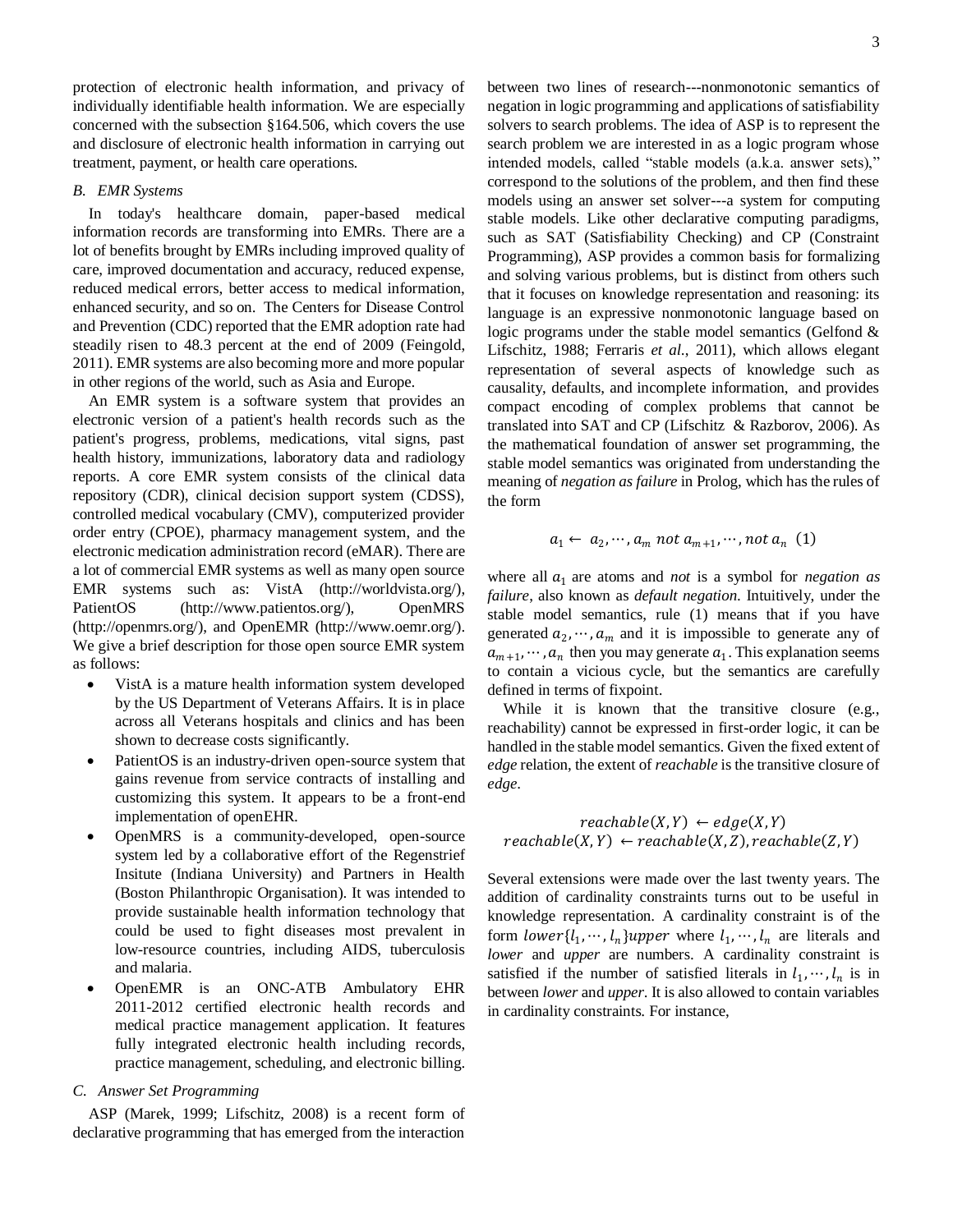$more\_than\_one\_edge(X) \leftarrow 2\{edge(X, Y) : vertex(Y)\}.$ 

means that more\_than\_one\_edge(X) is true if there are at least two edges connect X with other vertices.

The language also has useful constructs, such as strong negations, weak constraints, and preferences. What distinguishes ASP from other nonmonotonic formalisms is the availability of several efficient implementations, answer set solvers, such as smodels, cmodels, clasp which led to practical nonmonotonic reasoning that can be applied to industrial level applications.

# III. OVERVIEW OF SECURE EHRS SHARING FRAMEWORK

In this section, we present our secure EHRs sharing framework which securely manages the access to composite EHRs integrated from various healthcare providers at different granularity levels. In particular, our framework supports HIPAA compliance management to ensure the sharing of EHRs to be compliant with HIPAA regulations in clouds. Figure 1 shows an overview of our framework. Healthcare providers from various domains such as primary care, pharmacy, clinic lab and emergency care host their EMRs in clouds to achieve lower operation cost, higher interoperability, and ubiquitous service delivery and so on. They can reside in a single cloud or multiple clouds depending on their deployment needs. Different cloud types, such as public cloud, private cloud, and hybrid cloud, are also choices for healthcare providers according to their security and cost concerns. The *EHR Aggregator* module retrieves distributed EHRs from various EMR systems in clouds based on their domain EHR data schemas, and aggregates them into virtual composite EHRs. The *Reference Monitor* module contains two sub modules: *Access Control* sub module provides selective EHRs sharing capability to regulate the access of the composite EHRs with only authorized users; *Compliance Management* sub module ensures EHRs sharing to be compliant with HIPAA regulations. Stakeholders involved include patients, healthcare practitioners and system administrators. Patients are the owners of EHRs who specify access control policies to control who can access which portions of their EHRs. Healthcare practitioners are the viewers of EHRs who submit access requests. And they are usually associated with specific healthcare providers with various roles such as general doctors, dentists, doctor assistants, emergency medical technicians, and medical insurance agents. Administrators perform administrative functions such as activating or deactivating users, and registering or de-registering healthcare providers. Details on the *EHR Aggregator* module and the *Access Control* sub module have been discussed in our previous work (Wu, 2012). In this paper, we focus on addressing the *Compliance Management* sub module in our framework.



Figure 1: Secure EHRs Sharing Framework Overview

## IV. COMPLIANCE MANAGEMENT APPROACH

In this section, we present a compliance management approach which enables to bridge the gap between EMR systems and HIPAA regulations in cloud computing environments, as shown in Figure 2. The inputs of this approach are high-level HIPAA regulations and policies in EMR systems. The policy translator module transforms both high-level HIPAA regulations and healthcare systems' policies into a generic policy representation. The logic translator module further transforms the generic representations of HIPAA regulations and healthcare systems' policies into logic programs. Then, the logical reasoning module provides compliance analysis service.

The reasons why we introduce a layer of generic policy representation instead of directly transforming policies into the logical representation in our framework are as follows: First, the generic policy representation facilitates the process of compliance analysis since both HIPAA regulations and healthcare systems' policies are uniformly represented by using the same policy scheme; Second, the generic policy representation improves the interoperability, consistency, and reusability of the policies from different organizations and resources; Third, different policy reasoning techniques can be adopted upon our generic policy representation. Hence, the compliance analysis in our framework will not be limited to any specific reasoning technique.

On the other hand, there are several well-established access control policy languages such as XACML (https://www.oasis-open.org/committees/) and EPAL (http://www.w3.org/Submission/2003/SUBM-EPAL-2003111 0/). The reasons we define a new generic policy representation are as follows: First, existing policy languages provide rich-feature supports on policy specification and enforcement rather than the focus of this work–policy compliance management. Second, our generic policy representation scheme is defined based on the extracted policy patterns, which are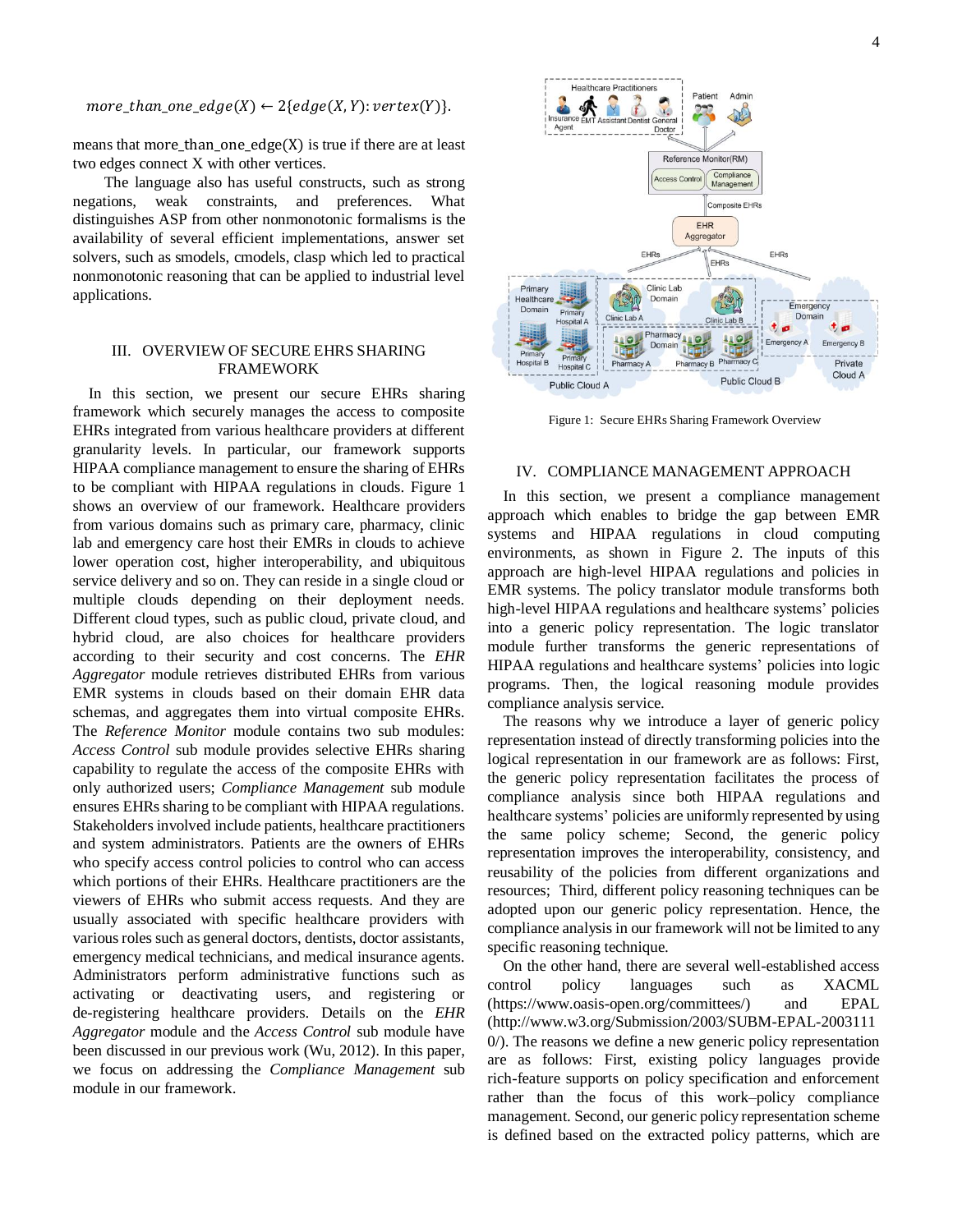

Figure 2: Compliance Management Approach

directly derived from HIPAA regulations. Hence, our policy representation for HIPAA regulations are more concise than other general-purpose languages, which would increase system overheads in terms of transformation processes due to their relatively complex syntaxes.

# *A. Extracting Policy Pattern*

To conduct compliance analysis, both HIPAA regulations and healthcare systems' policies should be transformed into a generic policy representation. In order to define a uniform policy scheme, general policy patterns should be identified. We present an approach to achieve such a goal as shown in Figure 3. Since this process is a one-time effort and requires high intelligence, it is currently driven manually. First, we identify keywords from HIPAA regulations and healthcare systems' policies. Then, we categorize identified keywords into different classes and give a label to each class. Regarding any new HIPAA regulation, we map each keyword from the regulation to a class. The composition of different labels constructs a structured pattern. After analyzing all identified policy patterns, we formulate a generic policy scheme to facilitate a uniform representation of both HIPAA regulations and healthcare systems' policies. Figure 3 demonstrates an example for extracting policy patterns from one section of HIPAA regulations. Note that even though we only analyzed one particular section of HIPAA regulations, we still believe our approach is general enough and is able to accommodate other sections of HIPAA regulations as well as various healthcare systems' policies for policy pattern extractions.

Table 1 shows the keyword dictionary we extracted from section §164.506. It contains six classes and each class is



Figure 3: Approach for Policy Pattern Extraction

associated with a label and several keywords. Based on this keywords dictionary, we analyze all rules from section §164.506. Rule examples and corresponding policy patterns are partially given as follows:

 164.506(a) Except with respect to uses or disclosures that require an authorization, a covered entity may use or disclose protected health information for treatment, payment, or health care operations. Extracted Pattern: <condition> <actor> <modality> <action> <object> for <purpose>

 $\bullet$  164.506(b)(1) A covered entity may obtain consent of the individual to use or disclose protected health information to carry out treatment, payment, or health care operations. Extracted Pattern: <actor> <modality> <action> <object> to <action> <object> for <purpose>

- $\bullet$  164.506(c)(1) A covered entity may use or disclose protected health information for its own treatment, payment, or health care operations. Extracted Pattern: <actor> <modality> <action> <object> for <purpose>
- $\bullet$  164.506(c)(2) A covered entity may disclose protected health information for treatment activities of a health care provider. Extracted Pattern: <actor> <modality> <action> <object> for <purpose>

## *B. Formulating Policy Specification*

To enable compliance analysis of policies, it is essential to put a generic and uniform policy specification in place. Our policy specification scheme is built upon the identified policy patterns based on the approach addressed earlier and shown as follows:

Definition 1. *[Generic Policy Specification] A generic policy is represented as a 8-tuple p = <actor, modality, action, object, purpose, condition, id, effect>, where*

Table 1: Key Word Dictionary

| Class ID           | Class Label |                                                                                            |  |  |
|--------------------|-------------|--------------------------------------------------------------------------------------------|--|--|
| Class 1            | Actor       | Covered entity (CE), healthcare provider, individual, patient                              |  |  |
| Class 2            | Action      | use, disclose, require, obtain, carry out, permit, has, had, pertains, participate         |  |  |
| Class 3            | Purpose     | treatment, payment, health care operations, health care fraud, abuse detection, compliance |  |  |
| Class 4            | Object      | phi. consent                                                                               |  |  |
| Class 5            | Modality    | may                                                                                        |  |  |
| Class <sub>6</sub> | Conditions  | except, if, when                                                                           |  |  |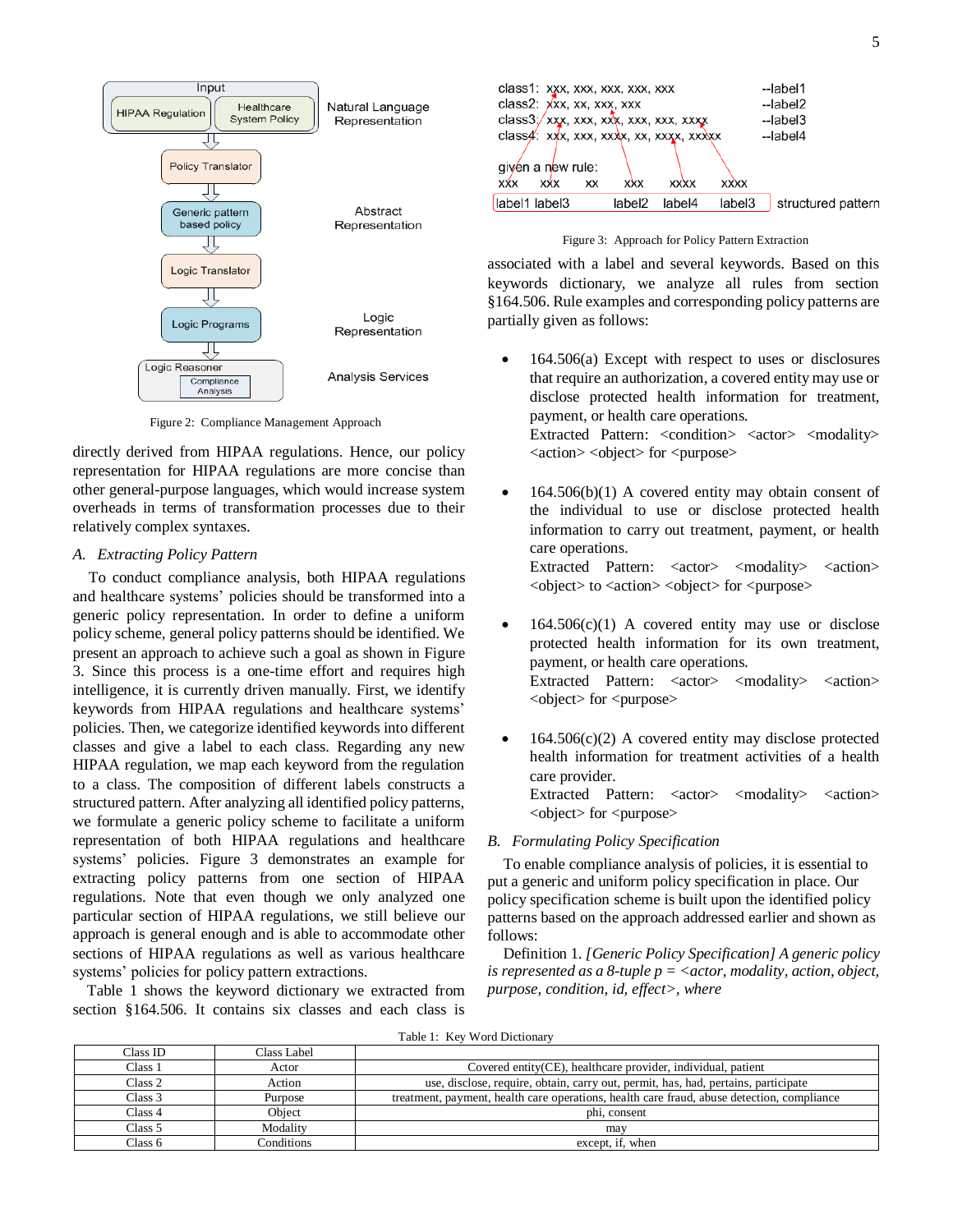

Figure 4: Approach for the First Step Transformation

 $actor = < D$ ,  $R$ ,  $O >$  *is a 3-tuple, where D, R and O represent disseminator, receiver, and owner, respectively;*

*modality depends on the implication that a policy expresses. For instance, if the policy expresses the concept of obligation, the corresponding modality can be must; if the policy expresses the concept of privilege, the corresponding modality can be may;*

*action is a particular action defined by a policy, such as use, disclose, share, and so on;*

*object is a protected healthcare resource, such as patient demographic details, medical histories, laboratory test results, radiology images (X-rays, CTs), and so on;*

*purpose is the reason for an actor to perform an action on an object;*

*condition* =  $\langle C_D, C_R, C_O, C_{CON} \rangle$  *is a 4-tuple, where CD, CR, C<sup>O</sup> and CCON indicate conditions on disseminator, receiver, owner and context, respectively;*

*id is the citation to the portion of HIPAA regulations to which a policy refers; and*

*effect is the authorization effect of a policy including permit and deny.*

# *C. Transformation Approach*

In this section, we discuss our two-step transformation approach. In the first step, we transform both HIPAA regulations and healthcare systems' policies into a uniform formal representation. In the second step, we transform the formal representation into a logical representation. The first step in our transformation is shown in Figure 4. It mainly contains four sub-procedures: *Establishing Word Dictionary*, *Natural Language Processing*, *Matching* and *Removing Disjunction*. We address the details of each procedure as follows:

- Establishing Word Dictionary. The goal of this step is to categorize keywords. More specifically, we first identify keywords from the given text and categorize identified keywords into different classes. We then assign a label to each class. This step utilizes the word dictionary built when extracting generic policy patterns. Each class is managed and stored in an arraylist data structure.
- Natural Language Processing. The goal of this step is to divide each rule into syntactically correlated parts of words. Some NLP technique (Lewis & Jones, 1996), such as sentence detection, tokenization, pos-tagging, and chunking are utilized in this step. Sentence detection API detects how many sentences are there in the input text. Tokenization API segments an input sentence into tokens. Tokens can be words, punctuation, numbers and so on. Pos-tagging API marks tokens with their corresponding word type based on the token itself and the context of the token. And chunking API divides each rule into syntactically correlated parts of words like noun groups, verb groups and so on. This step facilitates the next matching step.
- Matching. The goal of this step is to identify each element of the generic policy scheme including *disseminator*, *receiver*, *owner*, *modality*, *action*, *object*, *purpose*, *condition*, *ruleID* and *effect*. More specifically,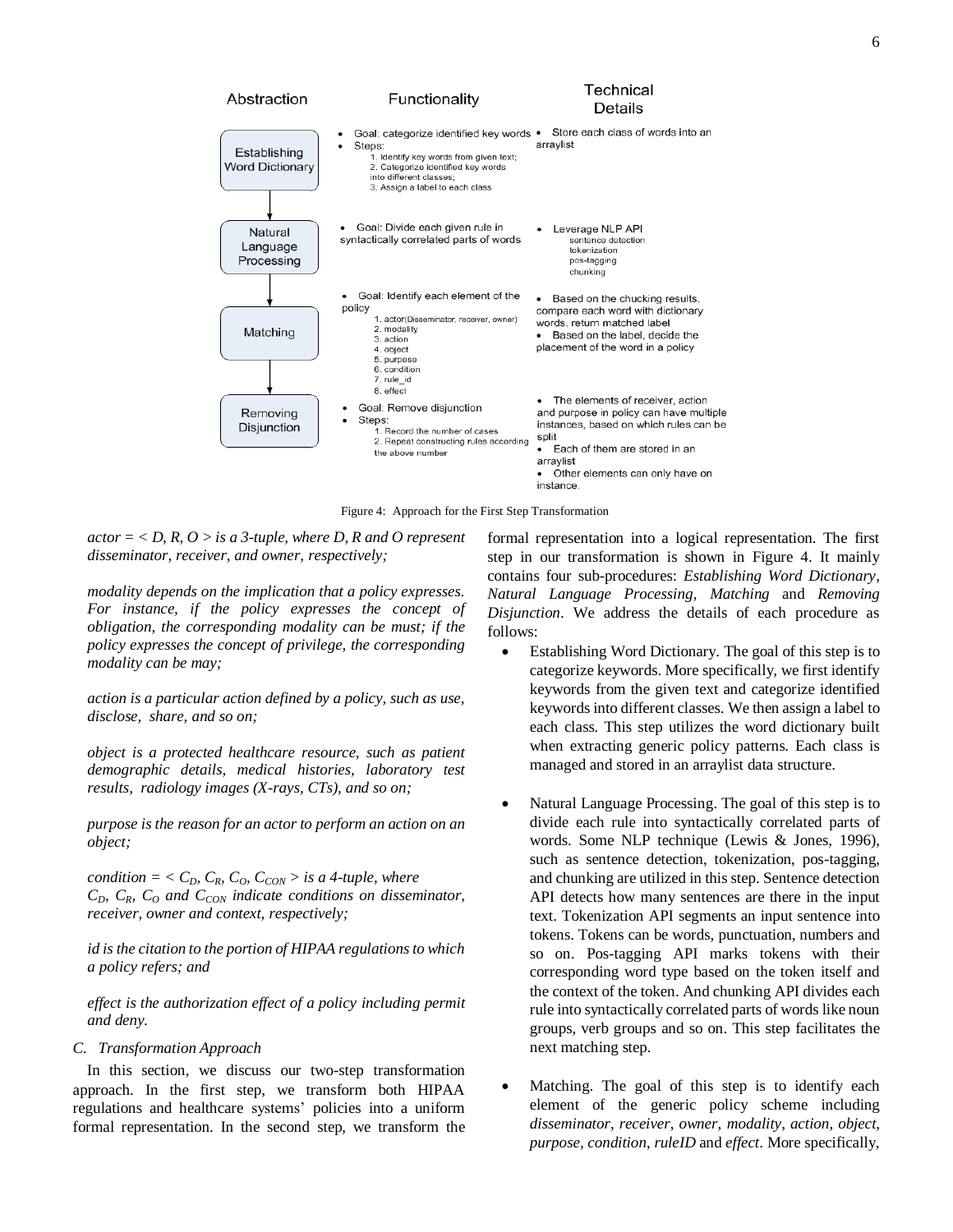based on the results of previous procedures, we compare each correlated part with dictionary words and return the label if there exists a matching word in the word dictionary. Then based on the label, the placement of the word in the generic policy scheme is determined.

 Removing Disjunction. To remove disjunction from the rules, each rule may need to be split into several separate rules. Since the elements of *receiver*, *action* and *purpose* in a rule may have multiple instances, we further split a given rule based on those instances. More specifically, we store instances with disjunction relationships into an arraylist data structure. Based on the length of the arraylist, numbers of constructing rule processes are repeated.

The following example demonstrates how our transformation approach works with HIPAA rules in a natural language:

- Input:  $164.506(c)(1)$  A covered entity may use or disclose protected health information for its own treatment, payment, or health care operations.
- Output: (<CE, CE, CE>, may, use, phi, treatment, N/A, 164.506(c)(1), allow) (<CE, CE, CE>, may, use, phi, payment, N/A, 164.506(c)(1), allow) (<CE, CE, CE>, may, use, phi, healthcare operation, N/A, 164.506(c)(1), allow) (<CE, CE, CE>, may, disclose, phi, treatment, N/A, 164.506(c)(1), allow) (<CE, CE, CE>, may, disclose, phi, payment, N/A, 164.506(c)(1), allow) (<CE, CE, CE>, may, disclose, phi, healthcare operation, N/A, 164.506(c)(1), allow)

In this example, we can notice two actions: *use* and *disclose* and three purposes: *treatment*, *payment*, and *health care operations*in the HIPAA rule represented in a natural language. Based on the combination of actions and purposes, we obtain six sub-rules during the transformation process.

The second step of our transformation approach is to transform the generic representation of policies into a logical representation for conducting policy reasoning analysis. We adopt ASP as the underlying logic programming. This procedure interprets the semantics of the generic policy specification in terms of the Answer Set semantics. Based on each element of the generic policy definition, we define following ASP predicates: *decision(ID, EFFECT)* where *ID* is a policy id variable and *EFFECT* is a policy authorization decision variable; *actor(D, R, O)* where *D*, *R* and *O* are variables respectively for disseminator, receiver, and owner; *modality(M)*; *action(A); object(OBJ)*; *purpose(P)* and *condition(C)*. We consider *decision(ID, EFFECT)* as the ASP rule head and the rest predicates as the ASP rule body. Hence, an ASP representation of generic policy is expressed as follows:

 *decision(ID, EFFECT) :- actor(D, R, O), modality(M), action(A), object(OBJ), purpose(P), condition(C).*

The following example shows how our transformation converts a generic policy representation into an ASP representation:

- Generic representation of a HIPAA regulation: (<CE, CE, CE>, may, use, PHI, treatment, N/A,  $164.506(c)(1)(1)$ , permit)
- ASP representation: decision(164506c11, permit) : $actor(ce, ce, ce), modality(max), action(use),$ object(phi), purpose(treatment), condition(na).

# *D. Compliance Analysis*

A policy is in compliance with another policy if the same effects are obtained when those policies are applied to the same request; otherwise, the policy is *in non-compliance* with the other policy. To apply this proposition to HIPAA analysis, we further make this intuition more precise by defining the notion of non-compliance. With respect to the same policy variables, if the effect of healthcare systems' policy is *allow* while the effect of HIPAA regulations is *deny*, we call this non-compliance case as *less-constrained non-compliance*. If the effect of healthcare system is *deny* while the effect of HIPAA regulations is *allow*, we call this case as *over-constrained non-compliance*. Policy makers of the healthcare systems should strengthen the control of the policy if *less-constrained non-compliance* is detected or loosen the control of the policy if *over-constrained non-compliance* is detected. The compliance definition can be also extended to analyze the compliance relations between a policy and a policy set or between two policy sets. In practice, both healthcare systems' policies and HIPAA regulations contain multiple sub-policies. If the healthcare systems' policies do not comply with HIPAA regulations, our approach can identify the counterexamples for compliance analysis.

After the two-step transformation, we have ASP representations of both HIPAA regulations and local healthcare systems' policies. To bridge the semantics of both HIPAA regulations and healthcare systems' policies phrases in ASP, we perform a terminology mapping process. It is an essential process which maps the phrases in healthcare systems' policies onto the terminology used in HIPAA regulations. Then, corresponding ASP rules are created to represent those terminology mappings. Ideally, terminology should be mapped early during the phase system policies being made, since regulation-based compliance requirements should be considered later on. However, in practice, we need to deal with healthcare systems whose policies have been specified. These policies may be defined before the existence of regulations, or based on an older version of the regulations, or specified without consideration of the regulations at all.

Consider the ASP representation of HIPAA regulations as privacy/security property program *F*, the ASP representation of the local healthcare systems' policies as program *G* and the terminology mapping rules as *H*. Then the problem of compliance checking can be casted into the problem of checking whether the program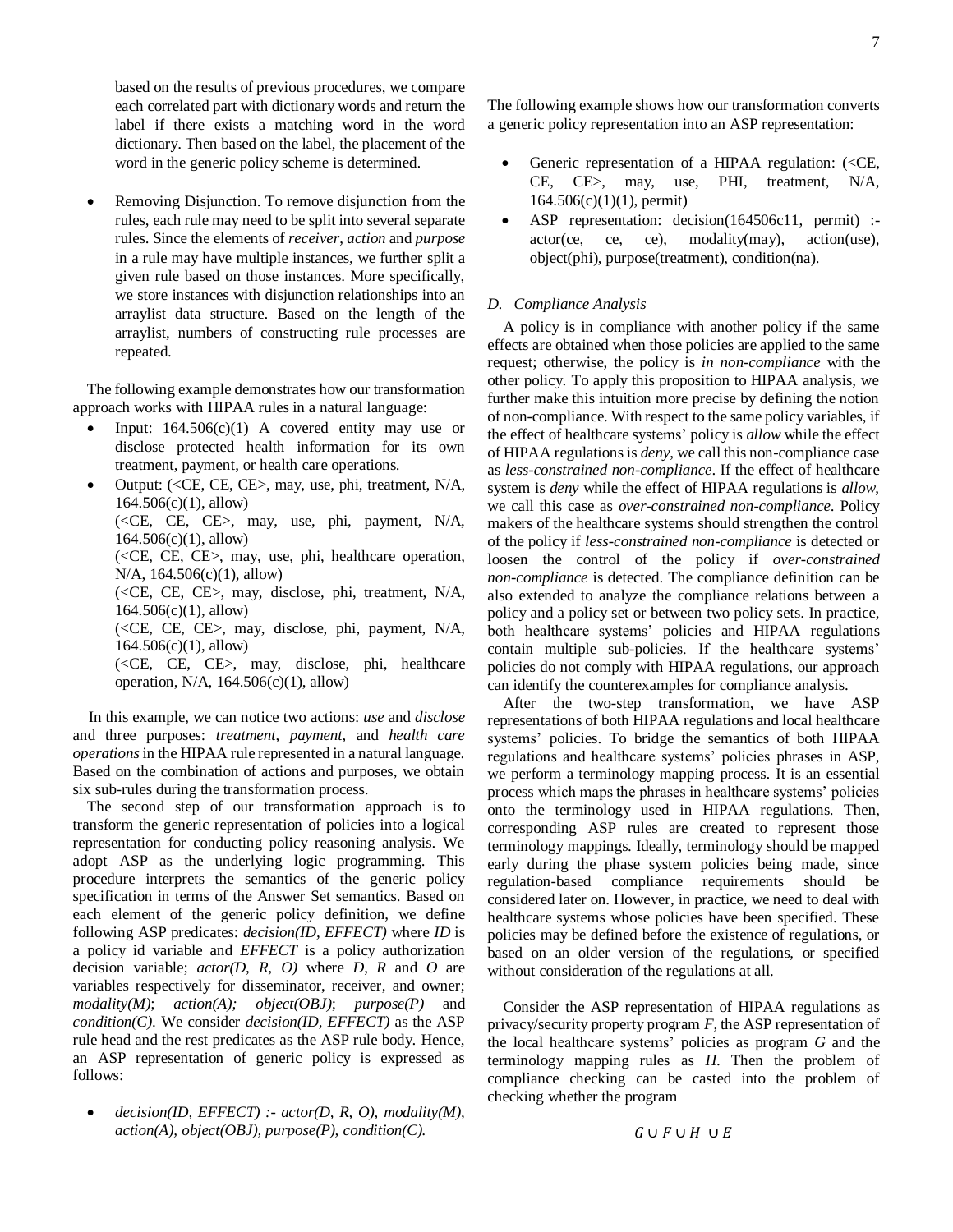

Figure 5: System Architecture

has no answer set using ASP solver, where *E* is the program expressing program *G* and program *F* has conflicting decision results. If no answer is found, it implies that the privacy/security property *F* is verified. Otherwise, an answer set returned by an ASP solver serves as a counterexample that indicates why the program *G* does not entail *F* (Ahn *et al*., 2010).

# V. SYSTEM DESIGN AND IMPLEMENTATION

# *A. System Architecture*

Figure 5 shows the system architecture of our cloud-based EHRs sharing system. The bottom is an infrastructure layer which provides computing and storage capabilities to host various EMR systems. This can be achieved by several cloud computing software solutions such as XenServer, OpenStack, and Eucalyptus. By leveraging the cloud infrastructure, healthcare providers can tremendously reduce their cost for building and maintaining their own data canters to host EMR systems. The middle box is the management module including User Interface, Security Service module, EHR Manager module, Policy Manager module and CONNECT module. The User Interface has three kinds of different views according to users' identities: (1) Healthcare practitioners are able to discover a patient with at least 3 characters of the patient's name. By selecting the desired patient, they can submit the patient's EHRs access request. Based on the authorization result, the request will be allowed or denied; (2) Patients are able to view their EHRs from particular healthcare providers they are associated with or the composite EHRs aggregated from all healthcare providers they obtained services from. System policies for certain EMRs or on the composite EHRs need to be consented by patients; (3) Administrators have the capability to manage users and healthcare providers' EMR systems registered in the whole system. Security Service module consists of three core sub-modules: Authentication sub-module authenticates users to make sure only legitimate users can access the system; Access Control sub-module controls users' access to EHRs from particularly registered EMR systems or portions of the composite EHRs based on authorization results generated from Policy Manager; and Compliance Management sub-module provides transformation and reasoning services to enforce our proposed HIPAA compliance management approach in Section IV. More specifically, both HIPAA regulations and system polices in the natural language representation can be transformed into a formal representation, and further be converted to a logic-based representation through the transformation service. Reasoning service facilitates compliance analysis to check whether system policies comply with HIPAA regulations by leveraging logical-based techniques. EHR Manager module retrieves distributed EHRs or the composite EHRs from CONNECT module and share them with authorized users under the control of Access Control module. Policy Manager module consists of two sub modules: Policy Enforcement sub-module enforces related policies when receiving EHRs access requests from users and generates authorization results to Access Control module; and Policy Specification sub-module provides capability for patients to specify their access control policies based on the policy scheme defined in Definition 1. CONNECT module includes four sub-modules: Registry Management sub-module provides administrative functionalities on EMR systems hosted in the cloud infrastructure like adding, deleting, listing and updating; Patient Discovery sub-module enables healthcare practitioners to discover patients from all registered EMR systems and stores discovery results in a local database for caching; EHRs Retrieval sub-module retrieves all related distributed EHRs from registered EMR systems in clouds. EHR data schemas from various healthcare domains such as primary care, pharmacy and clinic lab are realized by this module. Elemental healthcare information is retrieved and constructed into EHR instances based on their EHR data schemas; and Aggregator sub-module provides aggregation functionality to integrate all distributed EHR instances from EHRs Retrieval module. Since CONNECT module is not the focus of this paper, its design details can be found in (Wu, 2012).

#### *B. Implementation Details*

Our cloud infrastructure environment is built with Citrix XenServer 6.0 and three Dell PowerEdge R510 rack servers with 16 cores, 30 GB RAM and 925 GB disk space. We deployed several OpenMRS 1.8.2 as EMR systems into VMs running on the cloud infrastructure. MySQL Community Sever 5.5 is used for database server. The core EHRs aggregation and sharing logic are implemented using Java and the presentation layer is written in JavaSever Pages (JSP). A transformation tool with two major functionalities for policy transformation is implemented to support compliance management module. The first functionality is developed based on OpenNLP. It transforms any HIPAA regulations or healthcare systems' policies specified in natural language into the generic policy representation. OpenNLP is an open source natural language processing project and hosts a variety of java-based NLP tools. Some functions of our tool, such as sentence-detecting, tokenization, pos-tagging, and chunking, were implemented based on OpenNLP's APIs. The sentence-detecting can detect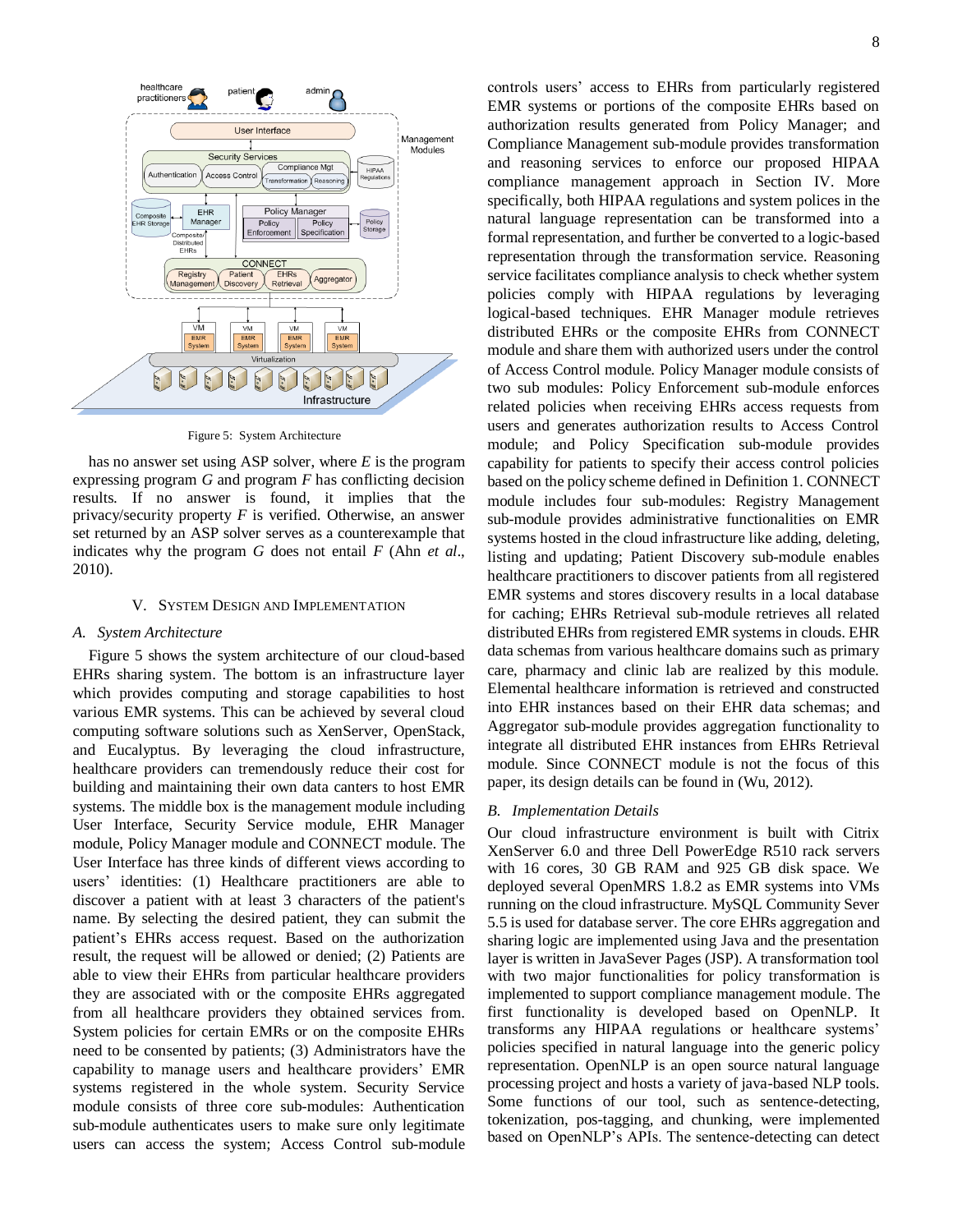

Figure 6: Generic Policy Representation Transformation Figure 7: ASP Representation Transformation

that a punctuation character marks the end of a sentence or not. In other words, a sentence is defined as the longest white space trimmed character sequence between two punctuation marks. The tokenization segments an input character sequence into tokens. The pos-tagging uses a probability model to predict the correct pos-tag out of the tag set. The chunking divides a text in syntactically correlated parts of words, like noun groups, verb groups. The second functionality of our tool is to transform the generic policy representation into ASP programs for the purpose of logic-based policy reasoning. Figure 6 shows an example of how our tool transforms HIPAA regulations defined in a natural language into the generic policy representation. Figure 7 demonstrates how our tool transforms HIPAA regulations with the generic policy representation into ASP programs.

# VI. EVALUATION

In this section, we present a case study to demonstrate the feasibility of our compliance management approach and discuss the system performance evaluation on transformation and reasoning services.

*A. Case Study*

# *1) Policy Transformation*

Our prototype system supports the selective sharing of composite EHRs aggregated from various EMR systems in cloud computing environments. The access of the composite EHRs is controlled based on system policies in natural language consented by patients. Ensuring the system is in compliance with HIPAA regulations is actually transformed to the problem of checking whether system policies comply with HIPAA regulations. Suppose there is a healthcare provider called *E-Health* utilizing our cloud-based system to provide healthcare services to its customers. We select one of their system policies as an example to demonstrate the compliance analysis. Other system policies can be examined in the same way.

 System Policy: *E-Health* may share your information with your doctors, hospitals or other health care providers to help them provide medical care to you.

Using our transformation approach, the above system policy can be transformed into following three sub-rules represented in our policy specification scheme:

| Open           | Save | SenSplit | Tokenize                                                                                                                                                                                                                                                                                                                                                                               | PosTag | Chunk | Policy Translator | ASPTranslator                                                                                                                                                                                                                                                                                                                                                                                                                                                                                                                                                     |  |
|----------------|------|----------|----------------------------------------------------------------------------------------------------------------------------------------------------------------------------------------------------------------------------------------------------------------------------------------------------------------------------------------------------------------------------------------|--------|-------|-------------------|-------------------------------------------------------------------------------------------------------------------------------------------------------------------------------------------------------------------------------------------------------------------------------------------------------------------------------------------------------------------------------------------------------------------------------------------------------------------------------------------------------------------------------------------------------------------|--|
| Input policy:  |      |          |                                                                                                                                                                                                                                                                                                                                                                                        |        |       |                   |                                                                                                                                                                                                                                                                                                                                                                                                                                                                                                                                                                   |  |
|                |      |          | << CE, CE, CE>, may, use, phi, treatment, N/A, 164, 506(c)(1), allow><br><< CE, CE, CE>, may, use, phi, payment, N/A, 164.506(c)(1), allow><br><< CE, CE, CE>, may, use, phi, healthcare operation, N/A, 164.506(c)(1), allow><br><< CE, CE, CE>, may, disclose, phi, treatment, N/A, 164.506(c)(1), allow><br><< CE, CE, CE>, may, disclose, phi, payment, N/A, 164.506(c)(1), allow> |        |       |                   |                                                                                                                                                                                                                                                                                                                                                                                                                                                                                                                                                                   |  |
| Output policy: |      |          |                                                                                                                                                                                                                                                                                                                                                                                        |        |       |                   |                                                                                                                                                                                                                                                                                                                                                                                                                                                                                                                                                                   |  |
|                |      |          |                                                                                                                                                                                                                                                                                                                                                                                        |        |       |                   | decision(164506c13, permit) :- actor(ce, ce, ce), modality(may), action(use), object(phi), purpose(healthcare operation), condition(na).<br>decision(164506c14, permit) - actor(ce, ce, ce), modality(may), action(disclose), object(phi), purpose(treatment), condition(na),<br>decision(164506c15, permit) :- actor(ce, ce, ce), modality(may), action(disclose), object(phi), purpose(payment), condition(na).<br>decision(164506c16, permit) - actor(ce, ce, ce), modality(may), action(disclose), object(phi), purpose(healthcare operation), condition(na), |  |

- (<E-Health, doctor, patient>, may, share, information, treatment, N/A, l11, permit)
- (<E-Health, hospitals, patient>, may, share, information, treatment, N/A, l12, permit)
- $\bullet$  ( $\lt E$ -Health, health care providers, patient>, may, share, information, treatment, N/A, l13, permit)

Furthermore, the above three sub-rules can be transformed into corresponding ASP rules as follows:

- decision(l11, permit) :- actor(ehealth, doctor, patient), modality(may), action(share), object(information), purpose( treatment), condition(na).
- decision(l12, permit) :- actor(ehealth, hospitals, patient), modality(may), action(share), object(information), purpose(treatment), condition(na).
- decision(l13, permit) :- actor(ehealth, hcp, patient), modality(may), action(share), object(information), purpose( treatment), condition(na).

# *2) Terminology Mapping*

In order to conduct compliance analysis, terminology mapping is an essential activity, which entails mapping the natural language phrases in healthcare systems' policies onto the terminology used in HIPAA regulations. A prerequisite of the terminology mapping is to properly define two terminologies: regulation terminology and healthcare system policy terminology. In this case study, the regulation terminology is based on a keywords dictionary extracted from the section §164.506 in HIPAA. The local healthcare system's policy terminology is based on the analysis of the policy we chose in the OSF Healthcare system. The terminology mapping table for the case study is shown in Table 2.

## *3) Compliance Analysis*

To make this case study more concise, we choose one HIPAA rule (§164.506(1)) to evaluate the system's policy. In

| Table 2: Terminology Mapping     |                          |  |  |  |
|----------------------------------|--------------------------|--|--|--|
| <b>System Policy Terminology</b> | <b>HIPAA Terminology</b> |  |  |  |
| E-Health                         | covered entity           |  |  |  |
| doctor                           | covered entity           |  |  |  |
| hospital                         | covered entity           |  |  |  |
| health care provider             | covered entity           |  |  |  |
| information                      | <b>PHI</b>               |  |  |  |
| share                            | disclose                 |  |  |  |
| provide medical care to you      | treatment                |  |  |  |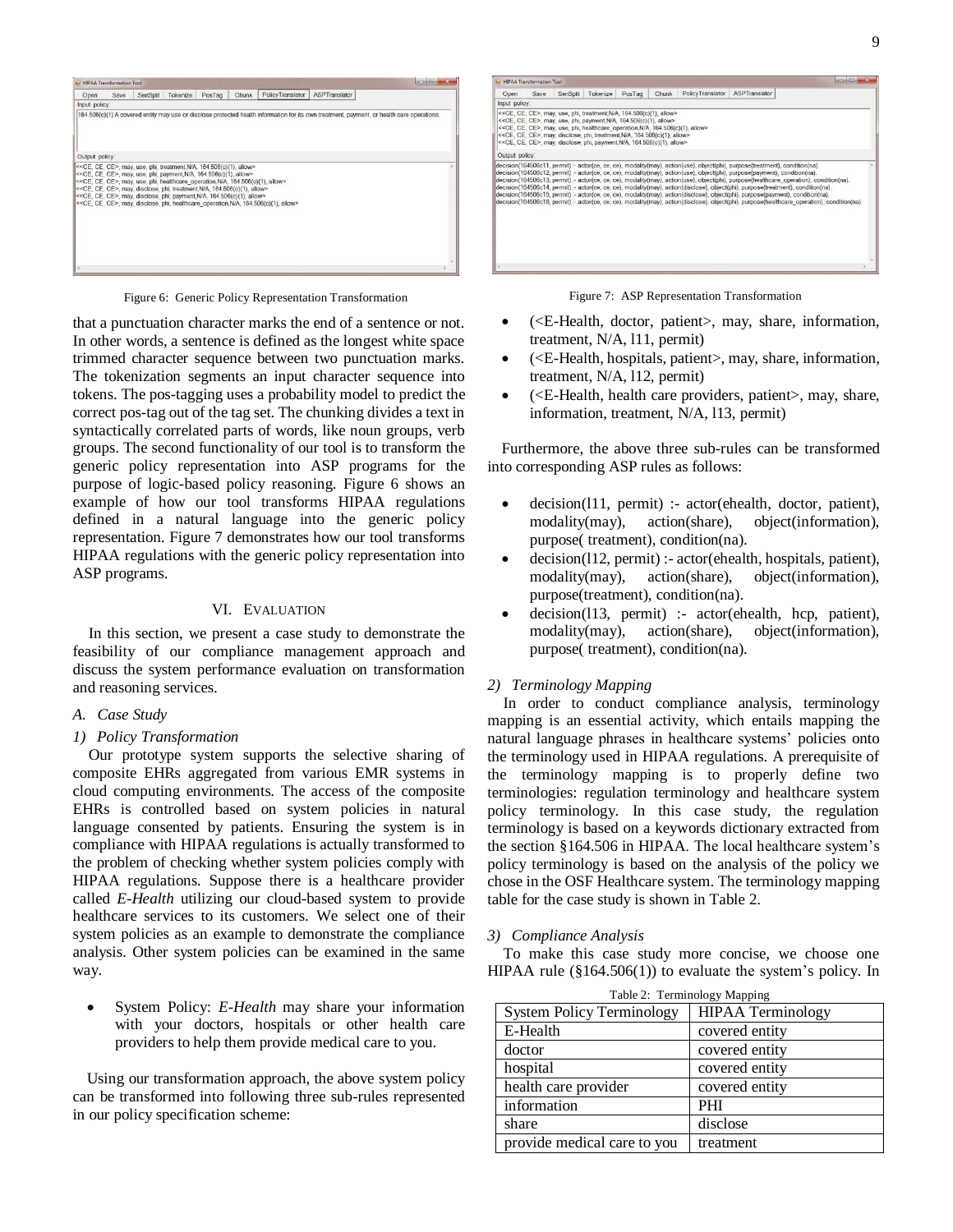#### %terminology declaration

actor attributes(ehealth;doctor;hospitals;hcp;patient). modality attributes(may). action\_attributes(share). object\_attributes(information) purpose attributes(treatment) condtion attributes(na). result attributes(permit;deny) rule attributes(c11:111:12:113)

#### %variable declaration

#domain actor\_attributes(D;V;O)<br>#domain rule\_attributes(I:I1). #domain result\_attributes(R;R1)

#### %generating models

1{modality(X) : modality\_attributes(X)}1.<br>1{action(X) : action\_attributes(X)}1. 1{object(X): object\_attributes(X)}1 1{purpose(X): purpose\_attributes(X)}1.  $1$ {condition(X) : condtion\_attributes(X)}1 1{disseminator(X) : actor\_attributes(X)}1. 1{receiver(X): actor\_attributes(X)}1.  $1$ {owner(X) : actor attributes(X)}1.

## %terminology mapping

disseminator(ce) :- disseminator(D). receiver(ce) :- receiver(V). owner(ce) :- owner(O). actor(D, V, O) :- disseminator(D), receiver(V), owner(O), D != V, V != O, D != actor(ce, ce, ce) :- disseminator(ce), receiver(ce), owner(ce). action(use) :- action(share). object(phi) :- object(information)

# %system policy ASP representation

decision system(111, permit) :- actor(ehealth, doctor, patient), modality(may) action(share), object(information), purpose(treatment), condition(na). Decision\_system(I12, permit) :- actor(ehealth, hospitals, patient), modality(m action(share), object(information), purpose(treatment), condition(na), decision\_system(113, permit) :- actor(ehealth, hcp, patient), modality(may), action(share), object(information), purpose(treatment), condition(na).

#### %corresponding HIPAA ASP representation

decision\_hipaa(c11, permit) :- actor(ce, ce, ce), modality(may), action(use), object(phi), purpose(treatment), condition(na).

decision\_hipaa(c16, permit) :- actor(ce, ce, ce), modality(may), action(disclos object(phi), purpose(health\_care\_operations), condition(na)

#### %conflict between local and HIPAA

check :- decision\_system(I, R), decision\_hipaa(I1, R1), R != R1. :- not check

#### Figure 8: ASP Representation of the Case Study

practice, our approach can be applied to the whole HIPAA regulations to construct a knowledge base for compliance analysis. Figure 8 shows ASP representation for our case study. After we run this program, no answer set is found, which means the local healthcare policy complies with the HIPAA regulations. Suppose we have the system's policy with a policy ID of l12:

 decision\_system(l12, deny) :- actor(ehealth, hospitals, patient), modality(may), action(share), object(information), purpose(treatment), condition(na).

The ASP solver can find out one answer set as follows:

 modality(may) action(share) action(use) object(information) object(phi) purpose(treatment) condition(na) actor(ehealth, hospitals, patient) actor(ce,ce,ce) decision local(l12,deny) decision hipaa(c11,permit)

The above answer set indicates a counterexample explaining the violation of HIPAA regulations. According to the modified version of local policy l12, the request for *E-Health* to share the patients' information with hospitals for the purpose of treatment will be denied. However, HIPAA



regulations will allow the request. Hence, the system policy l12 does not comply with HIPAA regulations.

#### *B. Performance Evaluation*

As HIPAA regulations are typically complex and lengthy, the *efficiency* and *scalability* are two critical metrics for evaluating the transformation service in our Compliance Management sub-module. We conducted experiments on a cloud instance with 2 cores 2.40 GHz CPU and 4 GB RAM in our XenServer-based cloud system. More specifically, we measured the time consumed by each transformation step. The rules to be transformed in our experiments are randomly selected from HIPAA regulations section §164.506. Due to the limited number of rules in that section, rules may repeatedly appear in the transformation input. Note that the repeated rules are still valid inputs since we focus on the time consumed by the transformation process. Figure 9 shows performance measurements on policy transformation and ASP transformation. It indicates that policy transformation (from HIPAA regulations to the generic policy representation) constantly consumed the time along with the increase of HIPAA rules while ASP transformation was quite stably performed. Also, we further evaluated the performance on each sub-task under policy transformation as discussed in Section IV(C): Natural Language Processing (sub 2) and Matching & Removing Disjunction (sub  $3 \& 4$ ). We observed that Natural Language Processing consumed on average 85% of the total transformation time.

Also, we measured the time consumed by ASP solver with a static number of HIPAA rules as a knowledge base to check a local healthcare system's policies with the linear increase of rule size from the same healthcare system mentioned in our case study. We chose 9 rules of HIPAA regulations from the section §164.506 as a compliance knowledge base. As shown in Table 3, when the number of local healthcare system policies is 10, the reasoning time is just 12.3 milliseconds. When the number of local healthcare system policy increases to 50, the time consumed by reasoning is still less than 1 second. Hence, the time overhead in our reasoning process is manageable.

|  | Table 3: Reasoning Time |  |
|--|-------------------------|--|
|--|-------------------------|--|

| # of Policies:    |  | 30 |              |  |
|-------------------|--|----|--------------|--|
| # of Answer Sets: |  |    |              |  |
| Time (ms):        |  |    | <b>205.0</b> |  |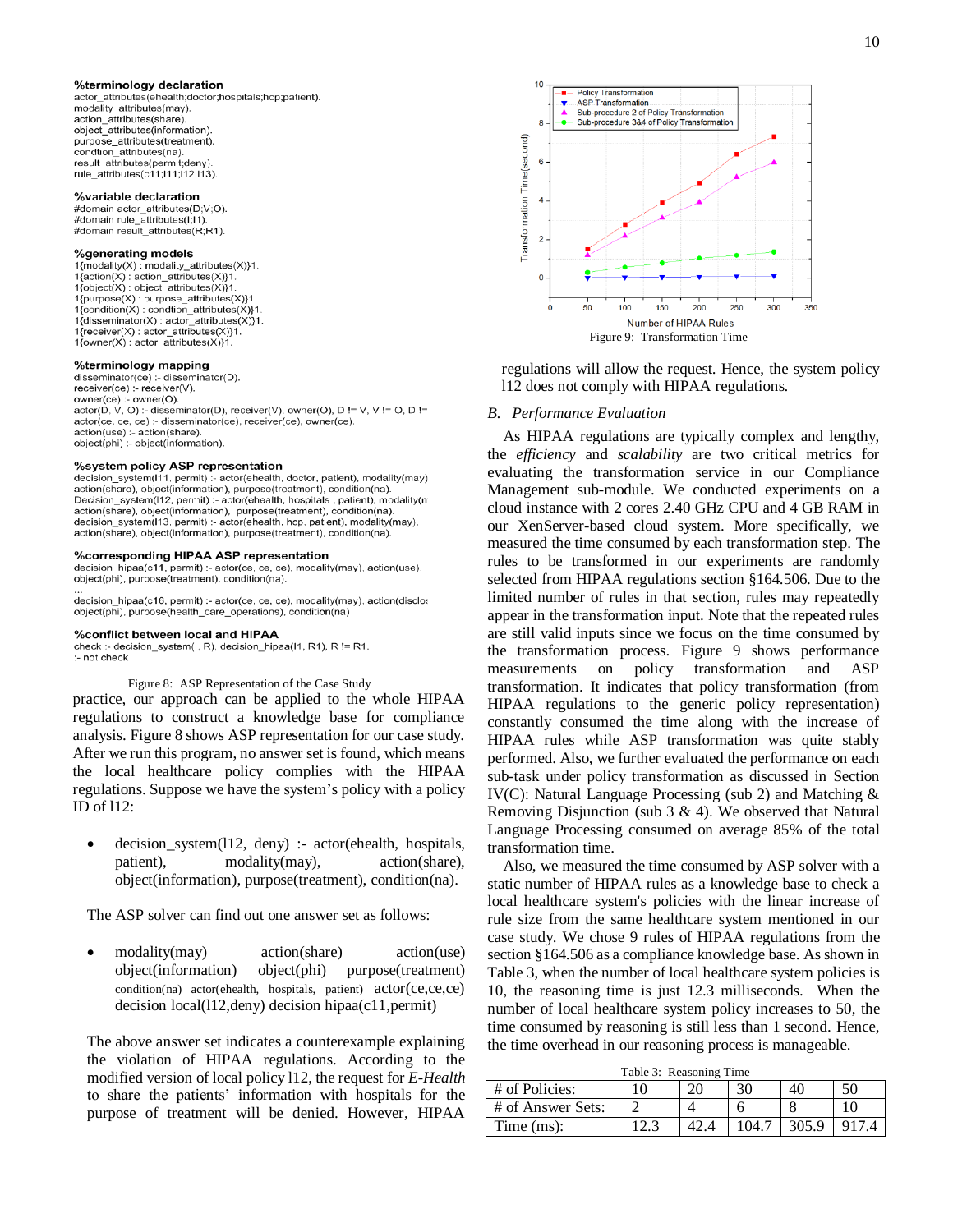# VII. RELATED WORK

We discuss the related work from four aspects: formalization efforts for regulations, logics for specifying policies, regulations and requirement analysis and access control in cloud computing.

Formalization Efforts for Regulations: PrivacyLFP (DeYoung *et al*., 2010) is proposed as an extension of Logic of Privacy and Utility (LPU) (Barth *et al*., 2006; Barth *et al*., 2007). Lam *et al*. (2009) have formalized §164.502, §164.506, and §164.510 of HIPAA in a fragment of stratified Datalog with one alternation of negation, and built a prototype tool to check the lawfulness of a transmission. May *et al*. (2006) presented privacy APIs, which extends the traditional matrix model of access control, and used them to formalize two versions of HIPAA §164.506.

Logics for Specifying Policies and Regulations: Hilty *et al*. (2005) have shown how to specify future obligations from data protection policies in Distributed Temporal Logic (DTL). They used distributed event structures to model interactions between multiple parties involved in data access and distribution. Basin *et al.* (2010) used an extension of LTL, Metric First-Order Temporal Logic (MFOTL) for specifying security properties. Dinesh *et al*. (2008) have developed logic for reasoning about conditions and exceptions in privacy laws. Lam *et al.* (2012) presented an algorithm to create a finite model of a representative hospital for any formalized healthcare policy of a certain form, which is useful to produce testing cases for compliance analysis. Besides, they demonstrated an approach to automatically generate access control policy for Attribute-Based Encryption (ABE) from the policy formalized as a logic program, which benefits to hospital information exchange (HIE). However, their compliance analysis mechanism does not output counterexamples directly when inconsistencies exist. Besides, their approach depends on a specific logic language – Prolog. The generic policy scheme proposed in this paper makes our approach applicable to various logic programming languages.

Requirement Analysis: Researchers have investigated methods to analyze security requirements using aspects (Xu *et al.*, 2006), goals (Giorgini *et al.*, 2005; Van, 2004), problem frames (Lin *et al*. 2003), trust assumptions (Haley *et al*. 2004) and structured argumentation (Haley *et al*. 2005). More recent work focused on the rigorous extraction of requirements from security-related policies and regulations (Breaux *et al.*, 2006; Lee *et al.*, 2004). To support the software engineering effort to derive security requirements from regulations, Breaux *et al*. (2008) presented a methodology to extract access rights and obligations directly from regulation texts. They applied this methodology specifically to HIPAA Privacy Rule. Maxwell *et al*. (2010) presented a production rule framework that software engineers can use to specify compliance requirements for software. They applied the framework to check iTrust, an open source electronic medical records system, for supporting compliance with the HIPAA Security Rule. This is the closest work to this paper in term of motivation. However, compared with our work, their work has some limitations: First, they formalized HIPAA regulations based on production rule

models. Thus, their formalization is constrained by a specific logic programming technique. In contrast, our formalization of HIPAA regulations is based on a generic policy specification scheme, which can be then utilized by various logic-based reasoning techniques. Second, in their work, users need to prepare a canonical list of compliance requirements for compliance analysis through selecting all related preconditions and then querying the production rule model. The compliance requirements generated by less-knowledgeable users may not be comprehensive enough, which can further affect the credibility of compliance analysis results. However, our approach can automatically transform HIPAA regulations as a knowledge base. Third, their compliance analysis process cannot be conducted automatically. For each requirement in the compliance requirements, they checked every existing requirement represented by a template to examine whether it already operationalizes the canonical requirement by replacing legal text definitions with the appropriate and equivalent definitions used in the existing requirement specification. In

systems' policies into ASP representation as an input for ASP solver to carry out compliance analysis automatically. Finally, the lack of evaluation of their approach leaves behind the ambiguities of their solution. Access Control in Cloud Computing: Zhang & Liu (2010)

our work, we transform both HIPAA regulations and healthcare

identified a set of security requirements for eHealth application in clouds and proposed an EHR security reference model to support the sharing of EHRs. Jafari *et al.* (2011) proposed a patient-centric digital right management (DRM) approach to protect privacy of EHRs stored in a cloud based on the patient preferences. However, those two approaches are not fine-grained and cannot accommodate selective EHR sharing requirements. Li *et al.* (2010) proposed a novel framework of access control to realize patient-centric privacy for personal health records in cloud computing by leveraging attribute based encryption (ABE) techniques. Their approach is more from the perspective of access control *subject* to ensure that EHRs can be only shared with a selective set of users. Our approach is focused on sharing selective portions of access control *objects* with authorized users. Wu *el al.* (2010) proposed an approach to enforce the Chinese Wall security policy at Infrastructure-as-a-Service (IaaS) layer to address the problems of insecure information flow in a cloud computing environment.

## VIII. CONCLUSION AND FUTURE WORK

In this paper, we presented a compliance management approach to ensure the compliance between EMR systems and legal regulations, such as HIPAA regulations, in cloud computing environments. We first extracted policy patterns from both HIPAA regulations and EMR systems' policies, along with a generic policy specification scheme. Then, we discussed our transformation and compliance analysis method to determine whether an EMR system is in compliance with HIPAA regulations by leveraging logic-based reasoning techniques. We designed and implemented a cloud-based EHRs sharing system to demonstrate the practicality and